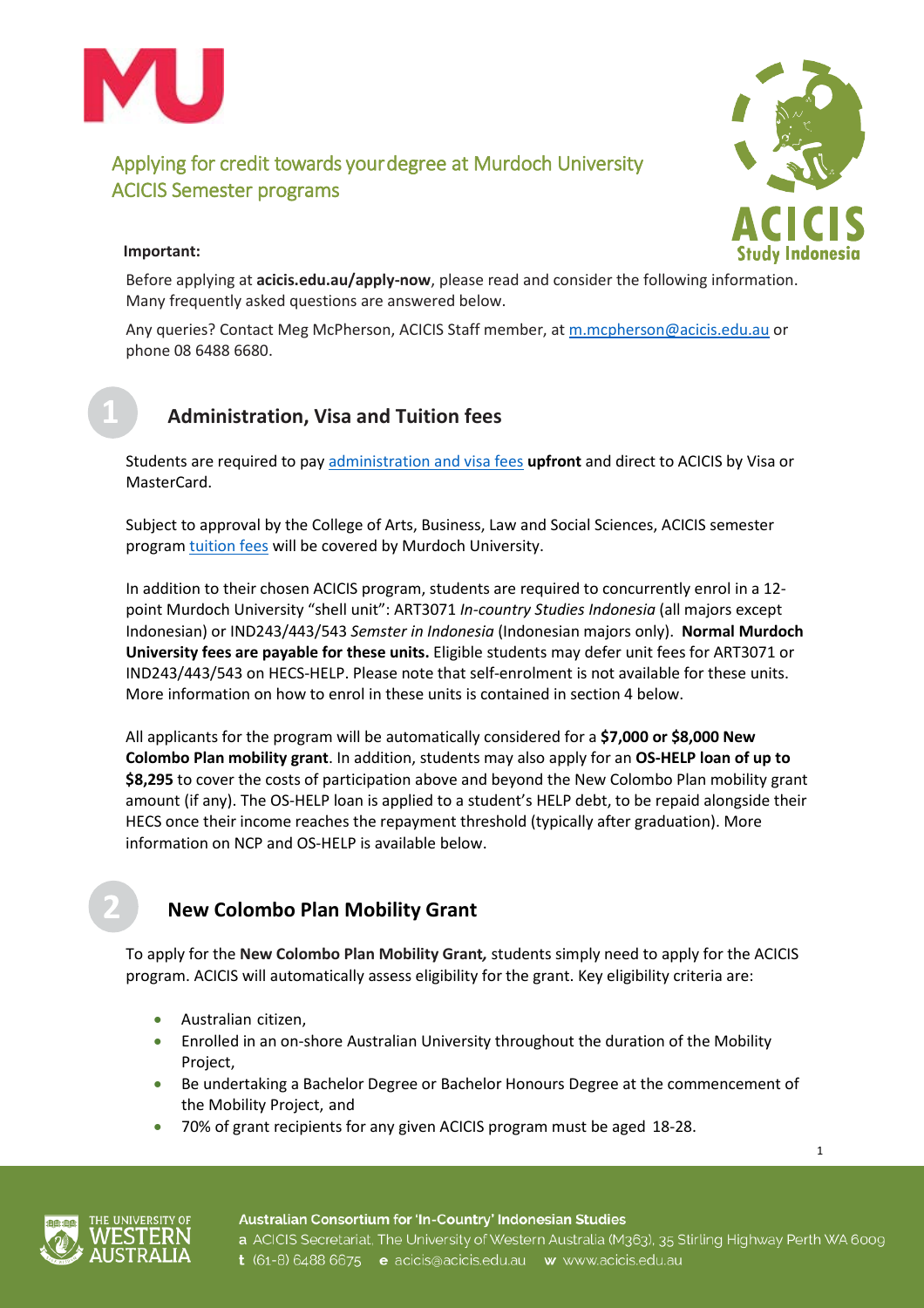



2

# **Application deadlines**

- Semester 1 Programs (commencing January/February): 15 March (Gadjah Mada University programs)/8 April (all other universities)
- Semester 2 Programs (commencing August): 1 September (all universities)



## **Application process**

**Step 1:** Make sure that you are eligible to participate in a semester abroad

- **1.** Ensure that you will have **completed at least 18 points of study** (including advanced standing) prior to your chosen semester. Contact your [Academic Chair](http://www.murdoch.edu.au/contacts/academic/) if you are unsure.
- **2.** Ensure that you have at suffificent points remaining in your study plan to undertake the semester abroad. Contact your Academic Chair if you are unsure.

N.B. *some of the units taken at the Indonesian university may be able to count as breadth units, specified electives or (less likely) core units towards your Murdoch University degree if approved by your Academic Chair*. *Students who participate in an ACICIS semester without prior consulation with their Academic Chair will receive 12 points of general electives.* 

**Step 2:** Submit your application to ACICIS Study Indonesia:

- **1.** Commence your application on the ACICIS Study Indonesia website [here.](http://www.acicis.edu.au/apply-now/)
- **2.** Student eligibility to receive a New Colombo Plan grant will be considered as part of the application process. There is no separate application form for the New Colombo Plan mobility grant.

**Tip:** Don't leave your application until the last minute, as you will be required to gather multiple documents!

**Step 3:** Once you are accepted onto the ACICIS program ensure that you are correctly enrolled at Murdoch University for the relevant teaching period (Semester 1 or Semester 2). *Note you may need to wait until the end of the semester immediately prior until your enrolment is processed.* 

**1.** As mentioned on page 1, prior to commencing your ACICIS program you are required to enrol in the 12-point unit ART3071 *In-country Studies Indonesia* (all majors except Indonesian) or IND243/443/543 *Semster in Indonesia* (Indonesian majors only) during the equivalent Murdoch University semester (i.e. Semester 1 or Semester 2)*.* **Please note that this unit incurs a tuition fee which is paid the way you normally pay for your studies at** 

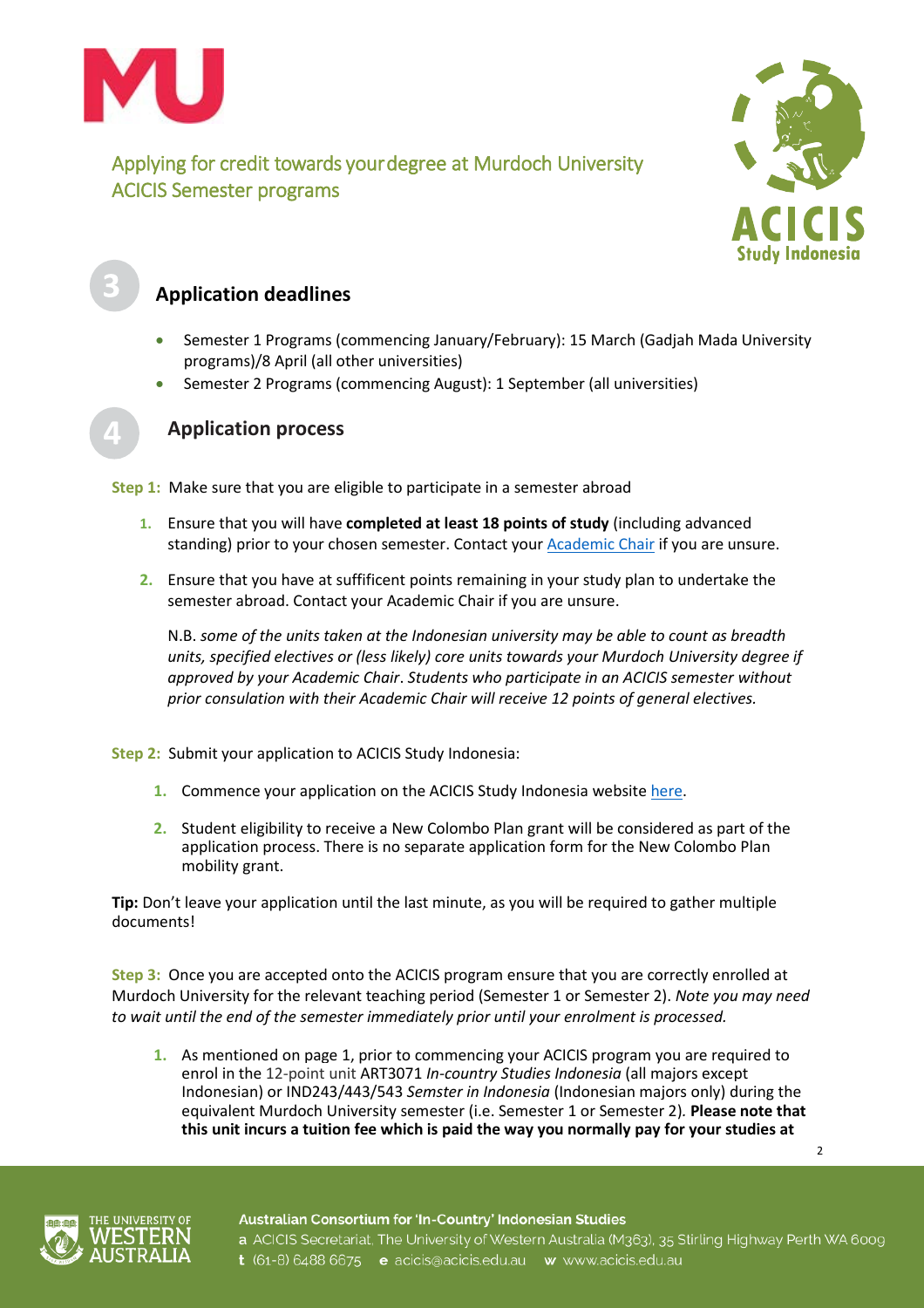



**Murdoch University** (e.g. on HECS-HELP)

- **2.** Self-enrolment is not available for these units. Prior to the relevant teaching period, your donesing enolment will be requested by Murdoch University staff, however, **it is your responsibility to check myinfo and make sure that you are enrolled correctly prior to the commencement of the relevant Murdoch University semester**.
- **3.** As mentioned above, students are not required to pay the ACICIS semester tuition fee in addition to the ART3071 or IND243/443/543 unit fee. The ACICIS tuition fee will be paid on your behalf by Murdoch University.

**Step 4:** Apply for an OS-HELP loan (optional)

- **1.** Students may apply to borrow up to \$8,295 on their HELP debt to cover the costs of participation above and beyond the New Colombo Plan mobility grant amount.
- **2.** Students must meet a number of eligibility criteria to apply for the OS-HELP loan. These include:
	- Students must have completed at least 24 points of Murdoch University units prior to the commencement of the semester program.
	- Students must have at least 3 points of Murdoch University units remaining to complete following the conclusion of the semester program
	- Students require a GPA (Grade Point Average) of 2.0, which is a credit average. Students with a lower GPA may still be considered, based on the support of their Academic Chair
- **3.** To apply for an OS-HELP loan, pick up an application package from the Student Centre or emai[l StudyAbroad@murdoch.edu.au](mailto:StudyAbroad@murdoch.edu.au) to request that a package be mailed to you. OS-HELP application forms are only available in hard copy.
- **4.** Communication about the OS-HELP loan will be with the Fees and Enrolments Team through MyInfo, by asking a question.

### **Step 5:** Travel Insurance

- **1.** Murdoch University provides complimentary travel insurance to students studying abroad, but only for the duration of the overseas program. For additional travel before or after the program, private travel insurance has to be purchased at the students' own cost.
- **2.** More information about insurance, including policy details, will be provided at a compulsory pre-departure briefing conducted on campus around the end of the semester prior to your ACICIS program.

### **Step 6:** Attend a Pre-Departure Session

Two pre-departure sessions will take place immediately before/after the conclusion of the semester prior to your ACICIS program:



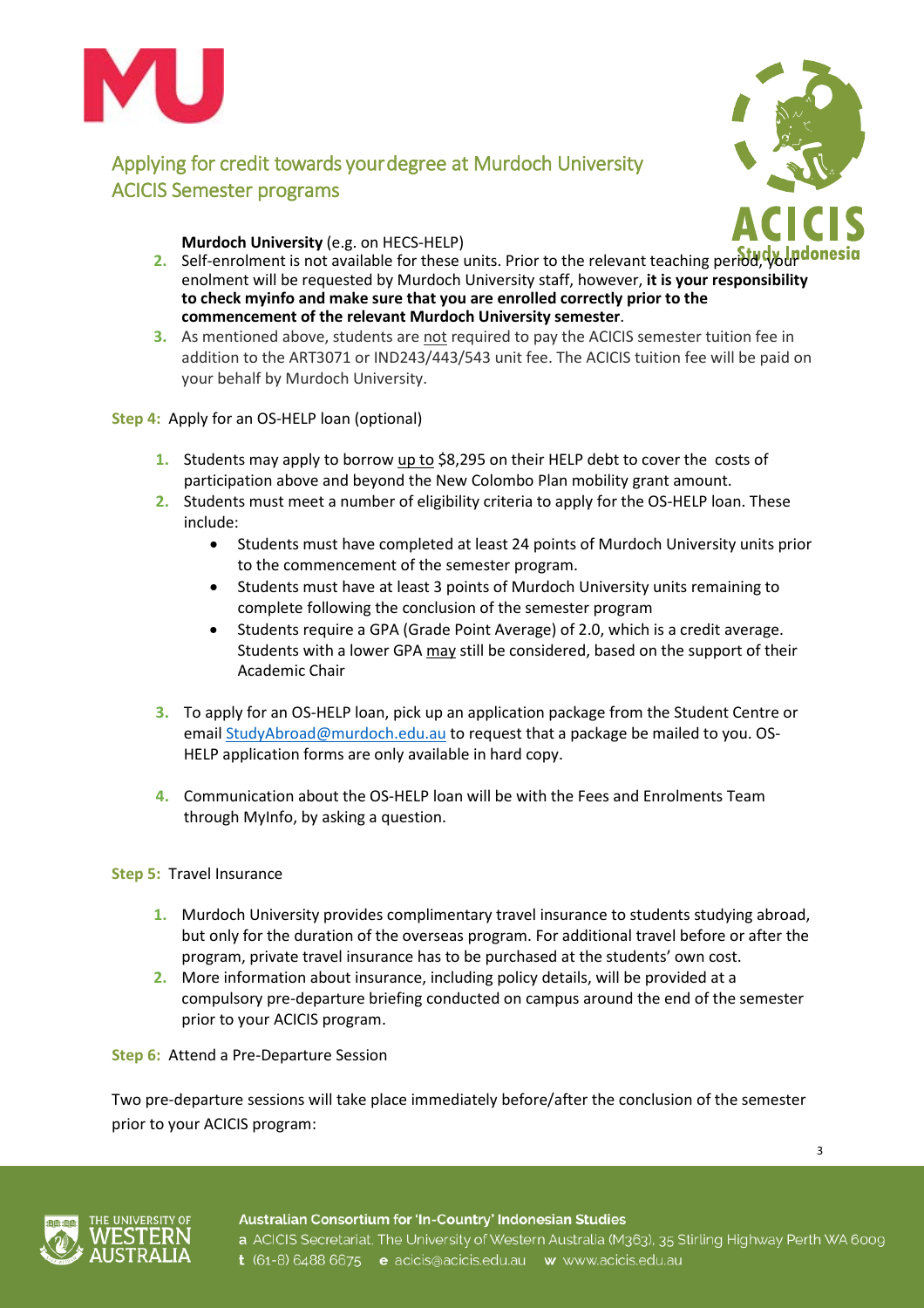



4

- **1.** A compulsory pre-departure briefing will take place on-campus at Murdoch University Students will be provided with essential information regarding travel insurance at this briefing.
- **2.** Around the same time, ACICIS will host an informal pre-departure meet up for all Perthbased students departing on programs during the same teaching period. These are not compulsory but offer an opportunity to meet other Perth-based participants and ask questions of ACICIS staff.



Australian Consortium for 'In-Country' Indonesian Studies a ACICIS Secretariat, The University of Western Australia (M363), 35 Stirling Highway Perth WA 6009 t (61-8) 6488 6675 e acicis@acicis.edu.au w www.acicis.edu.au